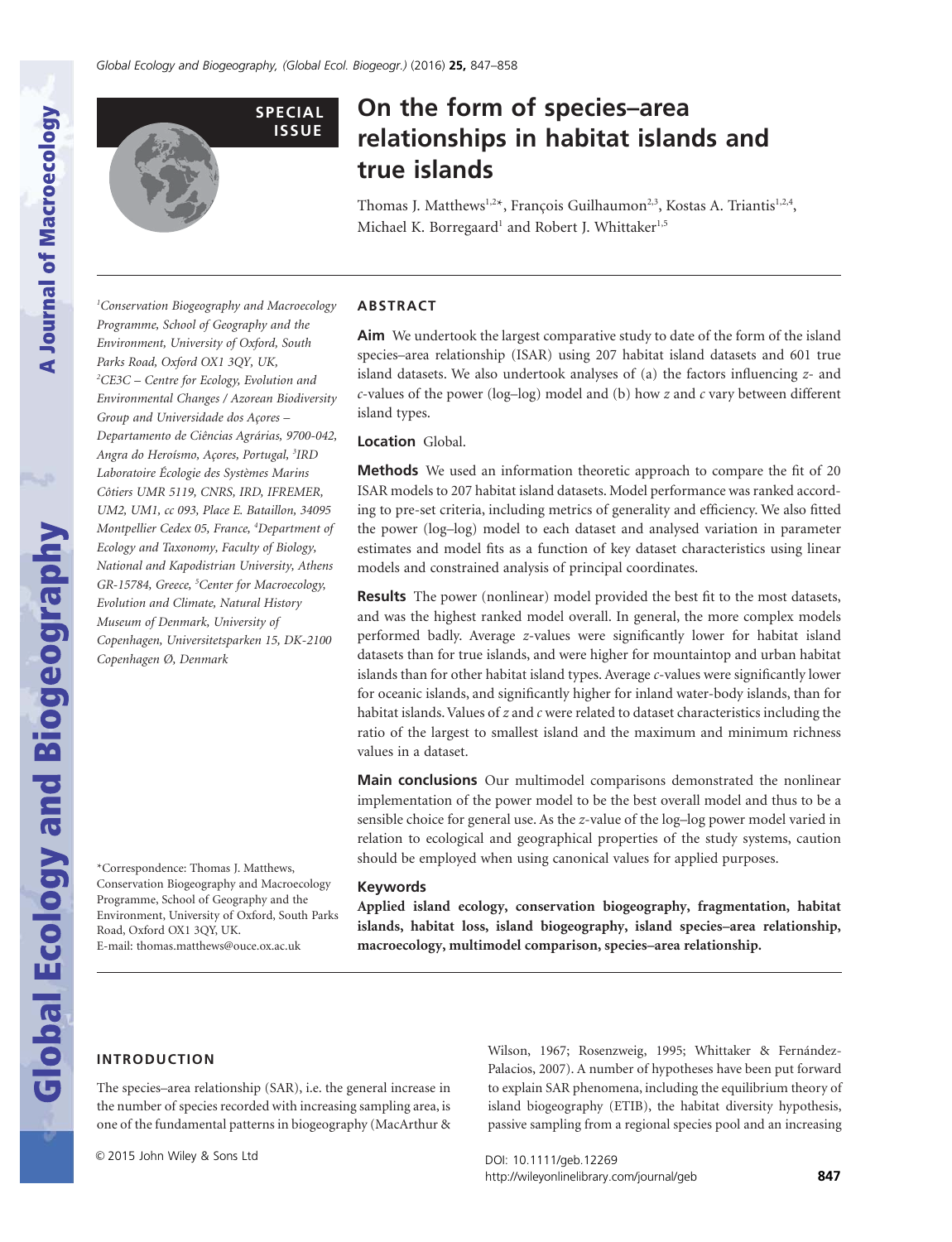rate of speciation with increasing area (e.g. MacArthur & Wilson, 1967; Losos & Schluter, 2000; Triantis *et al*., 2003; Whittaker & Fernández-Palacios, 2007).

For the present purposes we focus purely on island species– area relationships (ISARs; Whittaker & Matthews, 2014). The term ISAR refers to Scheiner's (2003) type IV curve, wherein the number of species sampled within each of a set of isolates is plotted as a function of isolate area. It is also necessary to distinguish between different types of islands. Herein we define true islands as geographical islands within a matrix of water, i.e. oceanic islands, continental-shelf islands and inland water-body islands, whereas habitat islands are isolates of natural habitat (including lakes) surrounded by a contrasting non-water matrix type (see Whittaker & Fernández-Palacios, 2007).

The ISAR has broad applicability in ecology and conservation and has been used as the basis for protected area design, prediction of species extinctions resulting from the loss of native habitat and estimating regional diversity from smaller-scale sample data (e.g. Dengler, 2009; Smith, 2010; Halley *et al*., 2013; Gerstner *et al*., 2014). However, despite this applied usage in terrestrial systems, most ISAR comparison studies have focused on true islands. As such, the development of conservation theory regarding habitat islands has relied too heavily on analyses of true island datasets; with insufficient attention to ISAR patterns of specific habitat islands (cf. Laurance, 2008; Mendenhall *et al*., 2014a). For example, Triantis *et al*. (2012) provided a synthetic analysis of ISARs involving comparisons of fit for 20 ISAR models to data from 601 true island datasets. No comparable analysis has been conducted using just habitat island datasets, and as Sala *et al*. (2005, p. 380) state (see also Halley *et al*., 2013), the 'precise shape of the relationship' in terrestrial systems is unknown. The comparability of ISAR patterns between true islands and habitat islands, and the application of island theory to habitat islands, are thus key themes within both conservation and countryside biogeography (Daily *et al*., 2003; Pereira & Daily, 2006; Koh *et al*., 2010; Matthews *et al*., 2014a,b; Mendenhall *et al*., 2014a,b).

The past decade has seen a rise in the number of studies examining the form of the ISAR (e.g. Dengler, 2009; Tjørve, 2009; Williams *et al*., 2009; Triantis *et al*., 2012). Over 20 functions have been proposed (e.g. Table 1), of which the power function remains the most commonly employed. Underpinning this research endeavour is a growing acceptance that the choice of function is an integral component of the applications of the ISAR (Guilhaumon *et al*., 2008; Benchimol & Peres, 2013; Halley *et al*., 2013). For example, linear, convex and sigmoidal models will result in very different estimates of richness hotspots when used in comparative analyses (Guilhaumon *et al*., 2008), while the form of ISAR fitted is key to predictions of the number of extinctions resulting from habitat loss (Halley *et al*., 2013). The growing popularity of multimodel inference methods in ISAR research (e.g. Guilhaumon *et al*., 2008, 2010; Scheiner *et al*., 2010; Benchimol & Peres, 2013; Matthews *et al*., 2014a) is evidence of the increasing realization that the form of the ISAR matters.

Notwithstanding the recent focus on ISAR form, most applied studies of habitat island ISARs employ the power model in combination with a set/pre-defined *z*-value, generally

| No.            | Model name             | Model code     | No. of<br>parameters | Model shape     | Overall<br>rank |
|----------------|------------------------|----------------|----------------------|-----------------|-----------------|
| $\mathbf{1}$   | Power                  | power          | $\overline{2}$       | Convex          | 1               |
| $\overline{c}$ | Exponential            | expo           | 2                    | Convex          | $\overline{c}$  |
| 3              | Kobayashi logarithmic  | koba           | 2                    | Convex          | 3               |
| $\overline{4}$ | Linear                 | linear         | $\overline{c}$       | Linear          | $\overline{4}$  |
| 5              | Persistence function 2 | P <sub>2</sub> | 3                    | Sigmoid         | 5               |
| 6              | Monod                  | monod          | $\overline{c}$       | Convex          | 6               |
| 7              | Rational               | ratio          | 3                    | Convex          | 7               |
| 8              | Asymptotic             | asymp          | 3                    | Convex          | 8               |
| 9              | Extended power 2       | epm2           | 3                    | Sigmoid         | 9               |
| 10             | Weibull-3              | weibull3       | 3                    | Sigmoid         | 10              |
| 11             | Logistic               | heleg          | 3                    | Sigmoid         | 11              |
| 12             | Morgan-Mercer-Flodin   | mmf            | 3                    | Sigmoid         | 12              |
| 13             | Beta-P                 | betap          | $\overline{4}$       | Sigmoid         | 13              |
| 14             | Weibull-4              | weibull4       | $\overline{4}$       | Sigmoid         | 14              |
| 15             | Negative exponential   | negexpo        | 2                    | Convex          | 15              |
| 16             | Persistence function 1 | P <sub>1</sub> | 3                    | Convex          | 16              |
| 17             | Gompertz               | gompertz       | 3                    | Sigmoid         | 17              |
| 18             | Power Rosenzweig       | power_R        | 3                    | Convex          | 18              |
| 19             | Chapman-Richards       | chapman        | 3                    | Sigmoid         | 19              |
| 20             | Extended power 1       | epml           | 3                    | Convex/Sigmoid* | 20              |

Table 1 The 20 ISAR models compared in the model selection. Adapted from Triantis *et al*. (2012); for further information on the various models see Dengler (2009), Tjørve (2009) and Williams *et al*. (2009).

\*The epm1 model can be either convex or sigmoidal in shape depending on the parameter values. The overall model rank was calculated by standardizing the generality and efficiency criteria [(criterion value – mean criterion value)/standard deviation] and summing the resultant values.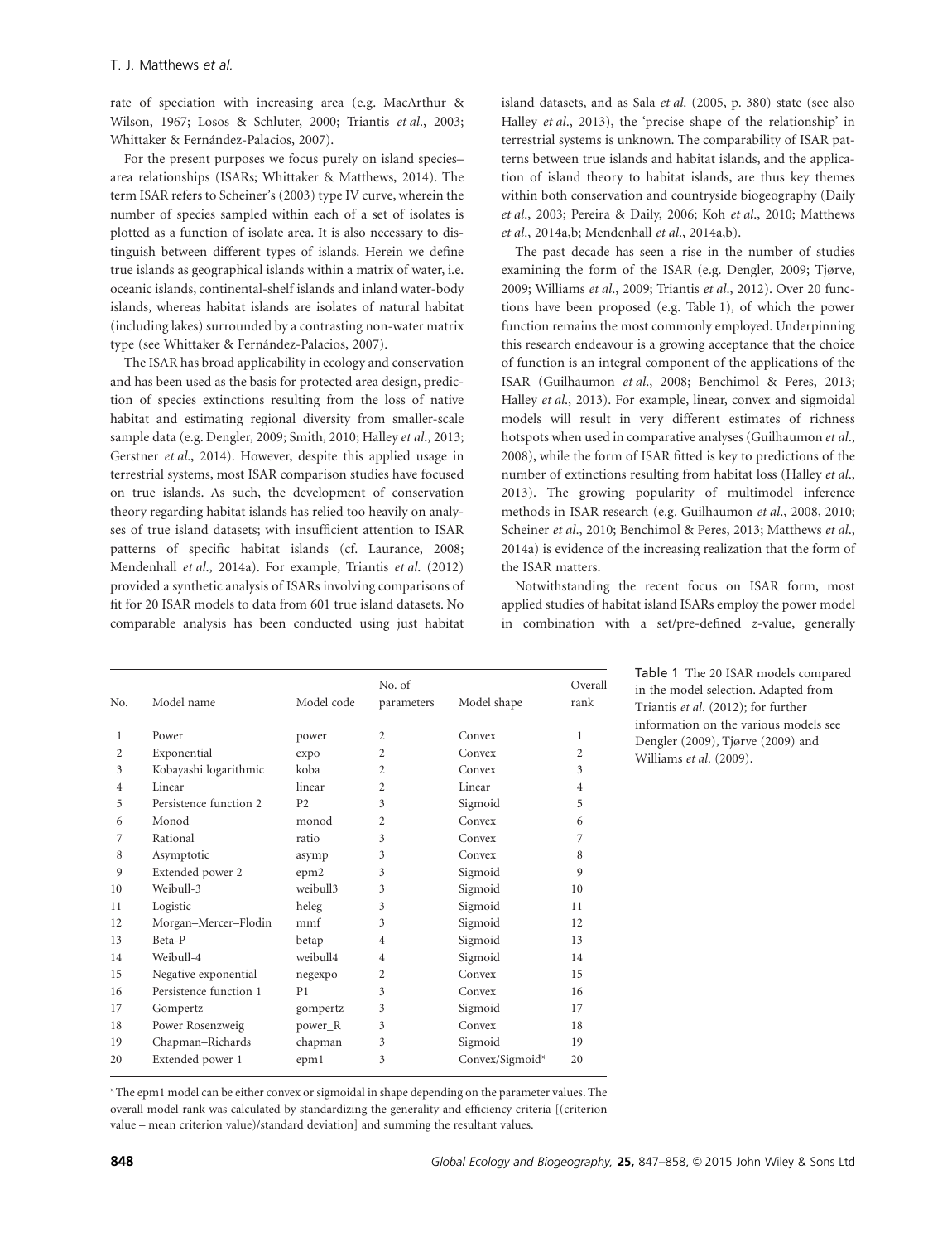Preston's (1962) canonical value of 0.25 (e.g. van Vuuren *et al*., 2006); see the examples listed in Kitzes & Harte (2014). However, previous empirical work suggests that a wide range of values can occur (see Whittaker & Fernández-Palacios, 2007). In particular, it is expected that habitat islands, being less effectively isolated, should have lower ISAR z-values than do true islands. This proposition has rarely been tested using multiple datasets and our understanding of variation in ISAR parameters remains hazy.

Few studies have explored ISAR patterns in a large number of habitat island studies. Watling & Donnelly (2006) conducted an analysis of several habitat island datasets but fitted just a single ISAR model. Similarly, the meta-analysis of Drakare *et al*. (2006) only considered two ISAR models, and is confounded by the inclusion of nested SARs. Hence our paper has three aims. First, we use an information theoretic approach to compare the fit of 20 ISAR models to 207 habitat island datasets. Second, we test for variation in parameter estimates and model fits as a function of various dataset characteristics. Third, we compare our findings with those for true island datasets (*n* = 601; Triantis *et al*., 2012), to provide the most comprehensive comparison of ISARs in the two island types to date.

## **MATERIALS AND METHODS**

## **Habitat island data collection**

Between May 2010 and August 2013 we searched within JSTOR (1913–2003), ISI Web of Knowledge (1980–2013) and BIOSIS Biological Abstracts (1980–2003) using the keywords 'species richness', 'fragments' and 'habitat islands' in different combinations. Certain datasets were obtained from the authors of the source papers, whilst others were supplemented with additional data obtained from the authors of the source papers. Following Matthews *et al*. (2014b) our criteria for selecting datasets were: (1) habitat islands constituted discrete patches of habitat surrounded by contrasting habitat (we also included a small number of datasets consisting of protected areas in which the contrast between the islands and the intervening matrix was not so pronounced); (2) there were at least four habitat islands (as in Triantis *et al*., 2012); (3) the area and number of species of each habitat island were known; and (4) data did not overlap with those from any other study already accepted for analysis (data for different taxa within the same study system *were* accepted).

We also included two datasets of birds in 40 habitat islands in fragmented landscapes in northern France and southern Spain, collected by the first author (see Appendix S1 in Supporting Information for details). For each dataset we recorded: the latitudinal midpoint of the habitat patches (*Lat*; for certain datasets this was an estimate as precise data were not presented in the source paper), taxon (*Tax*), number of islands (*Ni*), area of the smallest (*Amin*) and largest island (*Amax*) and the ratio between them (i.e. *Amax*/*Amin*; *Ascale*), and minimum (*Smin*) and maximum (*Smax*) species richness values and the ratio between them (*Sscale*). We categorized habitat island types (*Typ*) as forest islands, grassland fragments, mountain-top islands (sensu Brown, 1971), urban fragments and other (e.g. gravel pits, protected areas). Forest island datasets were defined as those in which the main vegetation type was forest and the surrounding matrix was non-urban. Urban fragment datasets could encompass any main vegetation type (typically it was forest) where the surrounding matrix was entirely comprised of intensive urban land uses. Island areas were converted into hectares. We tested for multicollinearity between predictor variables using variance inflation factors (with a threshold of four) and we tested for normality in each predictor. As a result *Amax* and *Sscale* were removed from subsequent analyses, while *Amin*, *Ascale*, *Smin*, *Ni* and *Smax* were log-transformed to induce normality.

#### **Model comparison**

Following Triantis *et al*. (2012) we compared 20 ISAR models (Table 1) using an information theoretic approach (Burnham & Anderson, 2002). The linear model was fitted using ordinary linear regression. The remaining models were fitted using nonlinear regression and an expanded version of the 'mmSAR' R package model-fitting procedure (Guilhaumon *et al*., 2010; see Triantis *et al*., 2012, for a more detailed account). Model residuals were evaluated for normality using the Shapiro normality test and for homoscedasticity using Pearson correlations. The fit of a model was deemed to be satisfactory if both of these assumptions were met and the optimization algorithm converged; if not the fit was deemed inadequate. To avoid local minima we started the optimization algorithm from multiple different random starting points  $(n = 1000)$ .

Model performance was compared using the Akaike information criterion corrected for small sample size (AIC<sub>c</sub>; Burnham & Anderson, 2002). The smallest  $AIC<sub>c</sub>$  value was taken to represent the single best model for a given dataset; all models within < 2  $\Delta AIC_c$  of the best model were considered as having similar empirical support (Burnham & Anderson, 2002). For each dataset, we calculated AIC<sub>c</sub> weights (wAIC<sub>c</sub>) to determine the probability of each model being the best-fitting model given the set of models, and concatenated them to form a model selection profile. We also recorded the following: whether each model provided a satisfactory fit (described above), the best fitting model and the observed shape (linear, convex or sigmoid) of that model fit using the sequential algorithm outlined in Triantis *et al*. (2012).

Following Triantis *et al*. (2012) we computed model generality (the proportion of datasets for which a model provided a satisfactory fit) and efficiency (the average  $wAIC_c$  for all datasets in which a model provided an adequate fit). An overall model rank was then calculated by standardizing each of these properties [(criterion value – mean criterion value)/standard deviation] and summing the resultant values.

For our multimodel comparative analyses we used the nonlinear implementation of the power model, but for comparison with other studies we also fitted the logarithmic form of the power model to each dataset using standard linear regression in log–log space, recording the *c* and *z* parameters, the *R*<sup>2</sup> -value, and whether the slope of the regression line was significantly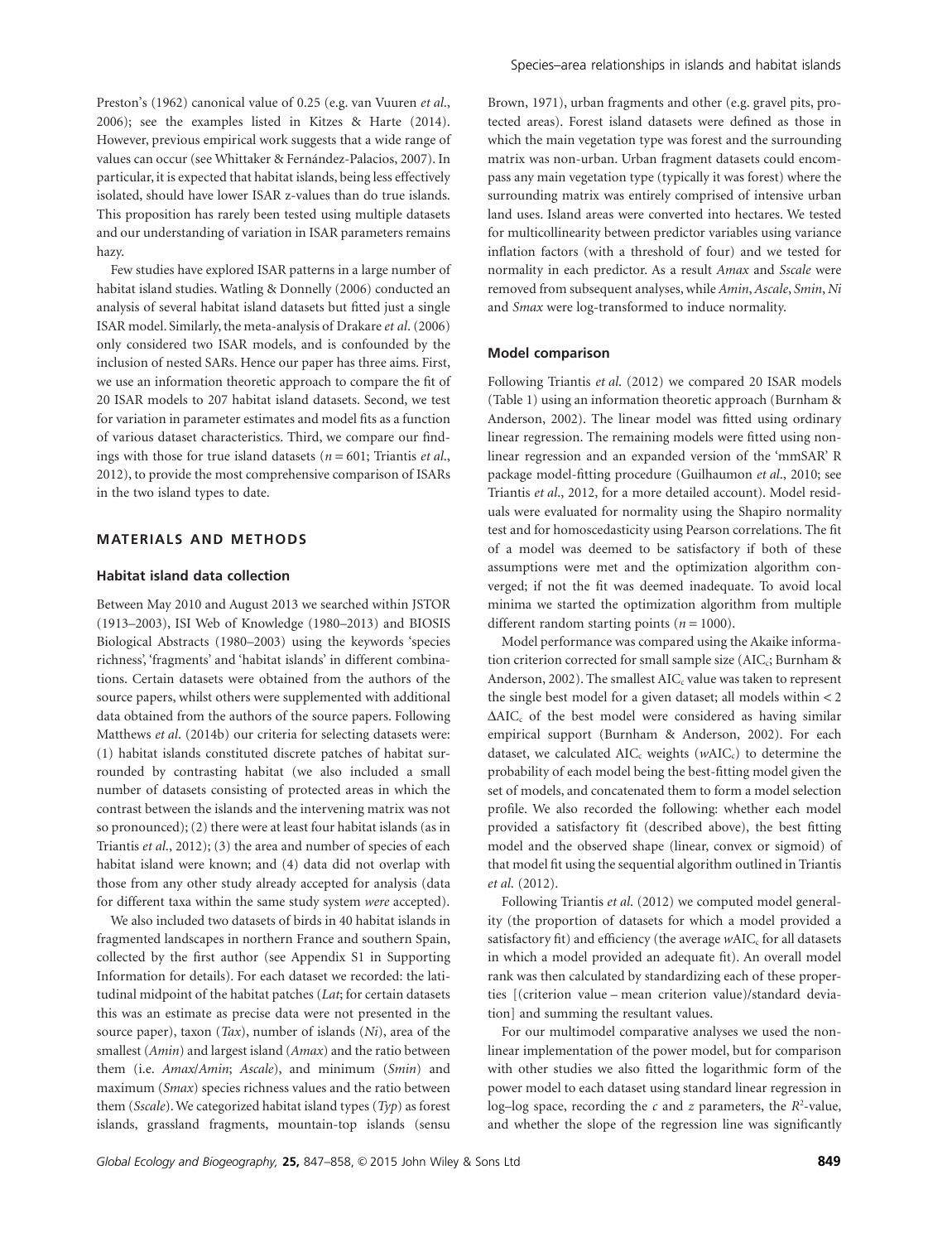different from zero. In datasets which included islands with zero species we added one to each island richness value prior to log transformation.

#### **Consistency of model performance**

## *The effect of sample size*

To determine whether model ranks were consistent across the spectrum of the number of islands (*Ni*) values, model ranks were first determined for all datasets with seven or more islands (the minimum was set to seven as  $AIC_c$  could not be computed for datasets with fewer islands, see below; cf. Triantis *et al*., 2012). This process was then repeated for all datasets with eight or more islands, and so on, iteratively up to datasets with 20 or more islands. For each model we then plotted *Ni* against model rank and fitted simple linear regressions.

## *Robustness*

To test the sensitivity of a best-fitting model to individual data points (a criterion we termed 'robustness') we randomly selected 40 datasets and used a jack-knife procedure. We chose this number because the procedure was computationally intensive and 40 represented approximately a fifth of our datasets. We hypothesized that model fits for datasets with few data points were more likely to be influenced by individual data points and therefore used a weighting system in which datasets were weighted (i.e. probability of selection) according to the number of islands they contained. For a given dataset we fitted 18 ISAR models to the complete dataset and defined the best overall model  $(B_{\text{overall}})$  as that with the lowest  $AIC_c$  value. The betap and weibull4 (Table 1) models were not used in this analysis as the fitting process was too computationally intensive. We then removed a data point and reran the model selection, noting the best model for the subset  $(B<sub>trial</sub>)$ . If no model provided a satisfactory fit the iteration was discarded. That data point was then reinstated and a different point removed, and this process repeated iteratively until the model selection had been run for all possible sets (trials) of  $n-1$  data points. We then calculated the percentage of these successful trials in which  $B_{\text{trial}}$  was the same as  $B_{\text{overall}}$ , and the percentage of trials in which a  $B_{\text{trial}}$  model shape matched the  $B_{\text{overall}}$  model shape.

# **Explaining variation in ISAR patterns**

#### *Dataset characteristics*

Constrained analysis of principal coordinates (CAP; Bray– Curtis dissimilarity, 9999 permutations; Anderson & Willis, 2003) was used to determine the amount of variation in the model selection profile explained with regard to (1) the bestfitting model (i.e. vectors of  $wAIC_c$ ) and (2) the best-fitting model shape (i.e. vectors of wAIC<sub>c</sub> summed across models for

each shape). We used all the aforementioned dataset characteristics, except those excluded due to multicollinearity (above), as predictor variables.

#### *Power (log–log) model*

First, we calculated summary statistics for *c* and *z*, and used boxplots and Wilcoxon rank sum tests to assess how *z* and *c* varied in response to *Tax*, *Ascale* and *Typ*. We ran these analyses twice: first with only parameter estimates from datasets with a significant *z*-value, and second with parameter estimates from all datasets. To enable comparisons of *c*- and *z*-values between habitat islands (number of significant datasets = 135, all datasets =  $207$ ), oceanic islands ( $n = 125$  and 193), continentalshelf islands (*n* = 277 and 353) and inland water-body islands  $(n = 58$  and 66) we fitted the power ( $log-log$ ) model to the latter three island categories using the datasets listed in Triantis *et al*. (2012); again, running the analysis when only considering datasets with a significant *z*-value, and when considering all datasets. We added 11 inland water-body island datasets found during our dataset screening process to those compiled by Triantis *et al*. (2012) (see Table S1 in Appendix S2).

Second, we fitted two sets of linear models (LMs), using *z* and *c* as the response variables and the dataset characteristics as the predictor variables. To provide more equal sample sizes between habitat island categories we grouped mountain-top islands and urban islands into one category on the basis that they represented more isolated systems than datasets grouped under our forest island category. All additional datasets were classified as 'other'. We took the absolute value of latitude. Again, we reran these analyses twice, once for datasets with significant *z*-values (*n* = 133 when *z* was used as the response variable, and 132 when *c* was the response; two and three datasets were removed as outliers based on Cook's distance values, respectively) and once for all datasets. Models were compared using AIC<sub>c</sub>. We calculated the weight of evidence (WoE) of each predictor variable by summing the Akaike weights of all the models in which a variable was included (cf. Burnham & Anderson, 2002). We used the 'dredge' function in the 'MuMIn' R package (Bartoń, 2012) to fit a complete set of models, considering all appropriate predictors. All analyses were conducted in R (version 3.0.2; R Development Core Team, 2013).

# **RESULTS**

From over 1500 published articles, 207 habitat island datasets (Appendix S2) passed the screening procedure, comprising 121 vertebrate, 47 invertebrate and 39 plant datasets; and 127 forest, 12 mountaintop, 16 grassland, 35 urban and 17 'other' habitat island datasets (a map of these datasets is given in Fig. S1 in Appendix S2). The true island datasets sourced from Triantis *et al*. (2012) included 601 datasets, comprising 193 oceanic island datasets, 353 continental-shelf island datasets and 55 inland water-body island datasets (increased to 66 with the addition of the 11 we sourced); and 233 invertebrate, 152 plant and 227 vertebrate datasets.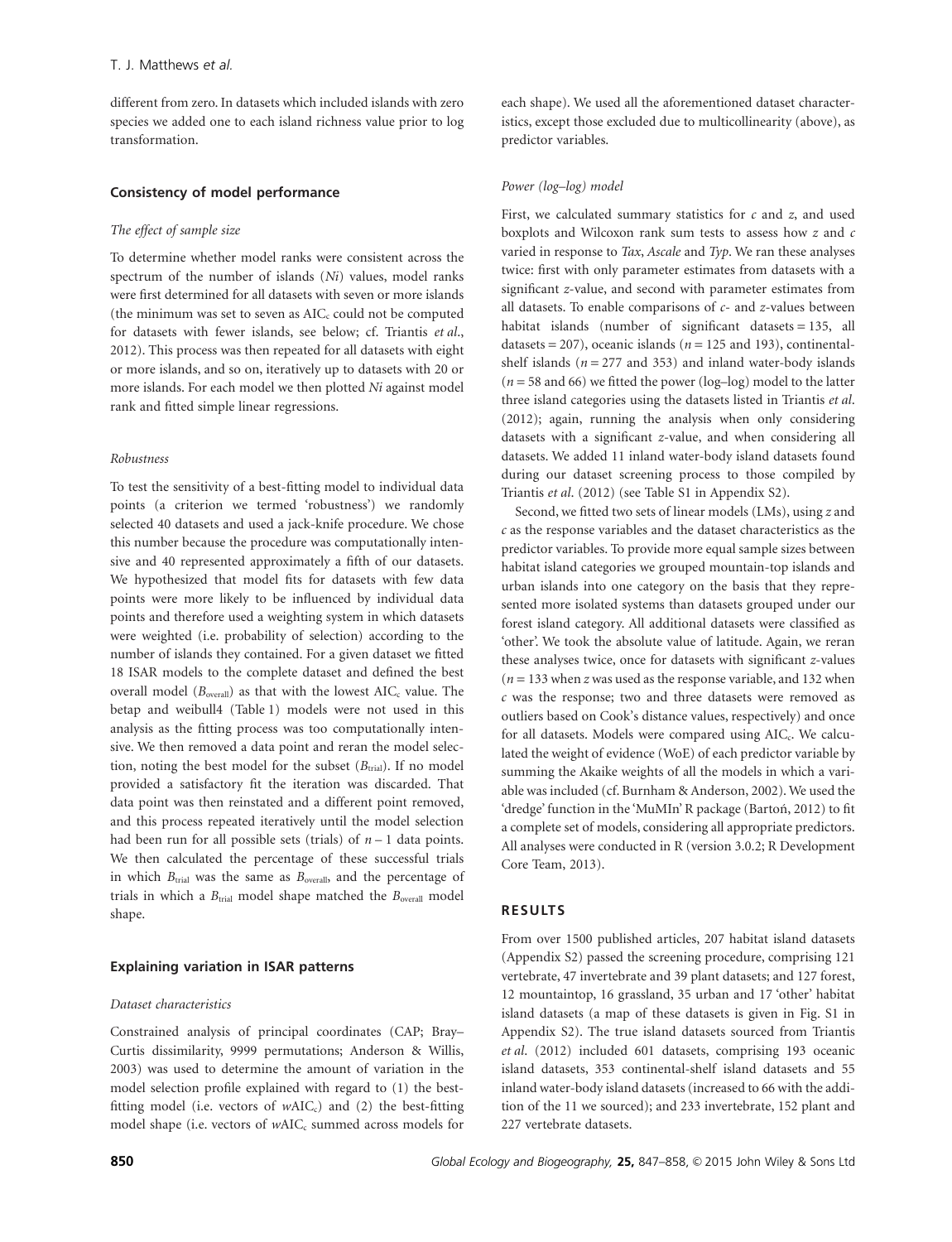#### **Model comparison**

AIC<sub>c</sub> could not be computed for datasets with fewer than seven islands (cf. Triantis *et al*., 2012), so the model comparison analyses were based on a smaller subset of datasets (Table S1 in Appendix S2). Of these datasets, at least one model provided a satisfactory fit in 182 datasets. The power model provided the best fit (the lowest  $AIC_c$ ) for 24% ( $n = 44$ ) of the 182 datasets. The P2 model scored best on the generality criterion, although the power model was a close second (Fig. 1), and the power model was the highest ranked model according to the efficiency and overall ranking criteria and was the only model to perform well by each metric (Fig. 1, Table 1). However, there is a degree of uncertainty in model performance as the mean *wAIC<sub>c</sub>* of the power model was only 0.17, with the second most efficient model (Kobayashi) having a mean *wAIC<sub>c</sub>* of 0.15 (Fig. 1). The more complex models performed poorly, with the weibull4, betap and heleg models (Table 1) never providing the best fit (Fig. 1). The linear model ranked second in the number of best fits (Fig. 1a), but was ranked lower in generality and efficiency (Fig. 1b,c). For the majority of datasets the observed best-fitting model shape was convex (mean *wAIC<sub>c</sub>* of convex models from satisfactory model fits =  $0.83$ ; linear =  $0.12$ ; sigmoid =  $0.09$ ; see Table S1).

#### *Sample size and robustness*

The majority of model rankings were consistent across the breadth of *Ni* values. For example, the power model was ranked first for all minimum values of *Ni* (Fig. 2). The main exception was the linear model (Fig. 2), the rank of which significantly decreased with increasing minimum *Ni* (Fig. 2).

The model rankings appeared relatively robust to the removal of individual data points (Table S2 in Appendix S3). The median number of times a data point removal trial yielded the same best-fitting model as the overall best, for a given dataset, was 80%, and the median number of times a data point removal trial yielded a model with the same shape as the best overall model was 100%.

## *Dataset characteristics and the model selection profile*

When the model selection profiles (i.e. vectors of *wAIC<sub>c</sub>*) were used as the dependent term in the CAP analysis, the significant predictor variables (i.e. *P* < 0.05) were *Ni*, *Ascale*, *Typ* and *Amin* (Table 2). However, these significant variables explained a total of only 11% of variation in the choice of best model across the 182 datasets. For model shape (i.e. vectors of wAIC<sub>c</sub> summed across models for each shape), the only significant predictors were *Ascale* and *Ni*, but they explained only 4% of the variation in best model shape across the 182 datasets.

## **The power (log–log) model**

There were 135 datasets with a significant power (log–log) *z*-value (mean  $R^2 = 0.62$ ). The median *z*-value was 0.22 (first quartile  $(Q1)$  and third quartile  $(Q3) = 0.16$  and 0.32, respectively; Fig. 3), and the median *c*-value was 2.27 (Q1 and  $Q3 = 1.14$  and 3.03; Fig. S2a in Appendix S3). In comparison, *z*-values were larger for continental-shelf islands  $(median = 0.28; Q1 and Q3 = 0.19 and 0.37; Fig. 3a), inland$ water-body islands (median =  $0.28$ ; Q1 and Q3 =  $0.19$  and  $0.35$ ) and oceanic islands (median =  $0.35$ ; Q1 and Q3 =  $0.24$  and 0.49). The median *z*-value for all true island categories combined was 0.29 (Q1 and  $Q3 = 0.20$  and 0.40; a comparison of habitat island *z*-values with those for all true island categories combined is provided in Fig. S3 in Appendix S3). The *z*-values were significantly lower for habitat islands than for continentalshelf islands  $(W = 14,014, P = 0.001)$ , inland water-body islands ( $W = 3211$ ,  $P = 0.048$ ) and oceanic islands ( $W = 4767$ ,



Figure 1 The performance of 20 species–area relationship models fitted to 182 habitat island datasets. Performance was measured in three ways: (a) the proportion of datasets for which a given model provided the best fit (i.e. had the lowest AIC<sub>c</sub> value); (b) the proportion of datasets for which a given model provided a satisfactory fit (generality); and (c) the average AIC<sub>c</sub> weight for datasets in which a given model provided a satisfactory fit (efficiency). The weibull4, betap and heleg models have been omitted from (a) as they never provided the best fit to a dataset. For full model names and associated information see Table 1.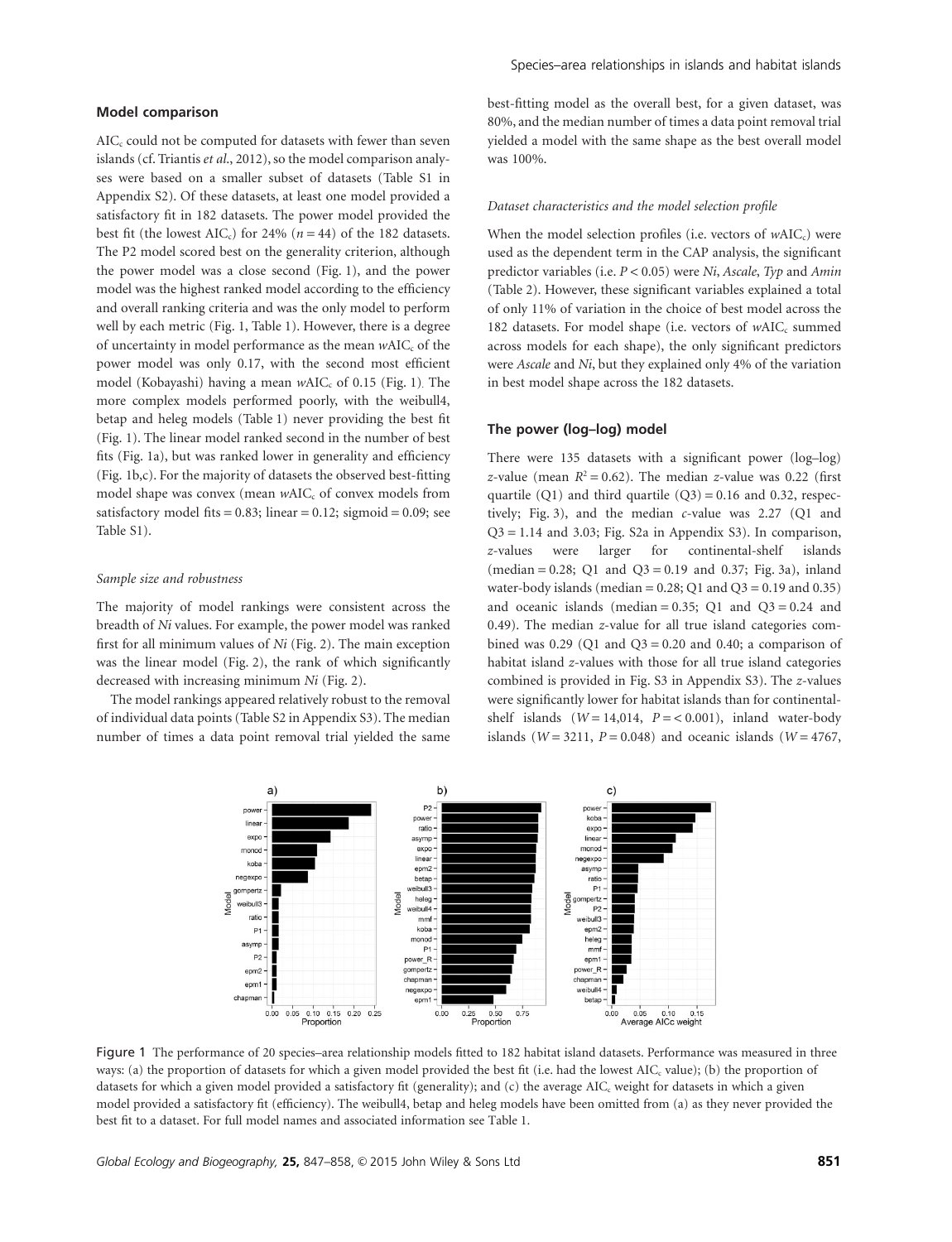

Figure 2 Change in model performance with the number of habitat islands in a dataset. Results for two models are displayed: (a) linear and (b) power models. The rank of a model refers to the model selection analysis in which 20 island species–area relationship models were compared using the AIC<sub>c</sub>. A model rank was determined by standardizing the generality and efficiency criterion values (see 'Materials and methods'), and adding these standardized values together. Thus, rank 1 refers to the model with the largest (larger values indicating a better performance) sum of standardized generality and efficiency values. Model ranks were first determined for all datasets with four or more islands, and then for all datasets with five or more islands, and so on, iteratively up to datasets with 20 or more islands. The linear model rank results were chosen as this was the model with the biggest change in model rank with the number of islands in a dataset. A linear regression line was fitted through the points and we tested to see if the slope of the line was significantly different from zero.

 $P = < 0.001$ ) according to a Wilcoxon rank-sum test. In addition, *c*-values were significantly lower for oceanic islands (median = 1.45; Q1 and Q3 = 0.33 and 2.45; *P* < 0.001; Fig. S2a in Appendix S3), and significantly higher for inland water-body islands (median = 2.81; Q1 and  $Q3 = 1.60$  and 3.78;  $P = 0.02$ ) than for habitat islands (above). Continental-shelf islands (median = 2.2; Q1 and Q3 = 0.80 and 3.39) had lower *c*-values than did habitat islands, but this difference was not significant  $(P = 0.82)$ .

Considering only datasets with a significant *z*-value, and within habitat island datasets, the median *z*-value was lowest for forest islands (0.20; Fig. 3b), and increased for urban islands (0.27) and mountain-top islands (0.30). Due to differences in sample size between categories, the only significant pairwise differences were between forest islands and urban islands (Wilcoxon rank sum test *P* = 0.01). The median *c*-value of forest islands was significantly larger than mountaintop islands (*P* < 0.01; Fig. S2b in Appendix S3) but not urban islands  $(P = 0.11)$ . The median *z*-values did not significantly differ between taxa (Fig. 3c), while vertebrates had a significantly lower *c*-value than plants (Wilcoxon tests; *P* = < 0.01; Fig. S2c in Appendix S3) and invertebrates  $(P = 0.01)$ .

Considering only significant *z*-values, when *z* was used as the response variable in a set of LMs the best model contained *Ascale* (Fig. 3d), *Ni*, *Smin* and *Smax* (Table 3). WoE values for these variables were high. The best model had an adjusted  $R^2$  of 0.63. *Typ* and *Amin* were also included in some of the models within  $< 2 \triangle AIC_c$  of the best model. Subsequent analysis of the relationship between *z* and *Ascale* revealed no clear patterns across the three taxa (Fig. S4 in Appendix S3). When *c* was used as the response variable, the best model (with an adjusted  $R^2$  of 0.89) included *Amin*, *Ni*, *Typ* and *Smin*, and each of these variables had high WoE values (Table 3).

When our power model analyses were rerun using parameter estimates from all datasets (i.e. including non-significant parameter estimates) our results were qualitatively similar to those based on significant parameter estimates (all results based on these data are provided in Table S3 and Figs. S5 & S6 in Appendix S3). For simplicity, in the Discussion we focus solely on results based on significant parameter estimates.

## **DISCUSSION**

Of 20 ISAR models and for 207 habitat island datasets, the power model (nonlinear form) was the overall best model. In separate analyses using the log–log power model, we found that *z* and *c* varied between datasets, with 63% and 89% of the variation explained by various dataset characteristics, respectively.

#### **Model performance**

It is reassuring that the power model consistently emerged as the best overall model given the preponderance of SAR studies which exclusively use this model (e.g. Watling & Donnelly, 2006). Our results are also consistent with those of Triantis *et al*. (2012) using true island datasets, in which it was found that the power model was the best-ranked model overall. The more complex models generally performed poorly (Fig. 1), and as such it seems inappropriate to prefer them over simpler models for general use either in habitat island or true island studies. With regard to shape, the best-performing models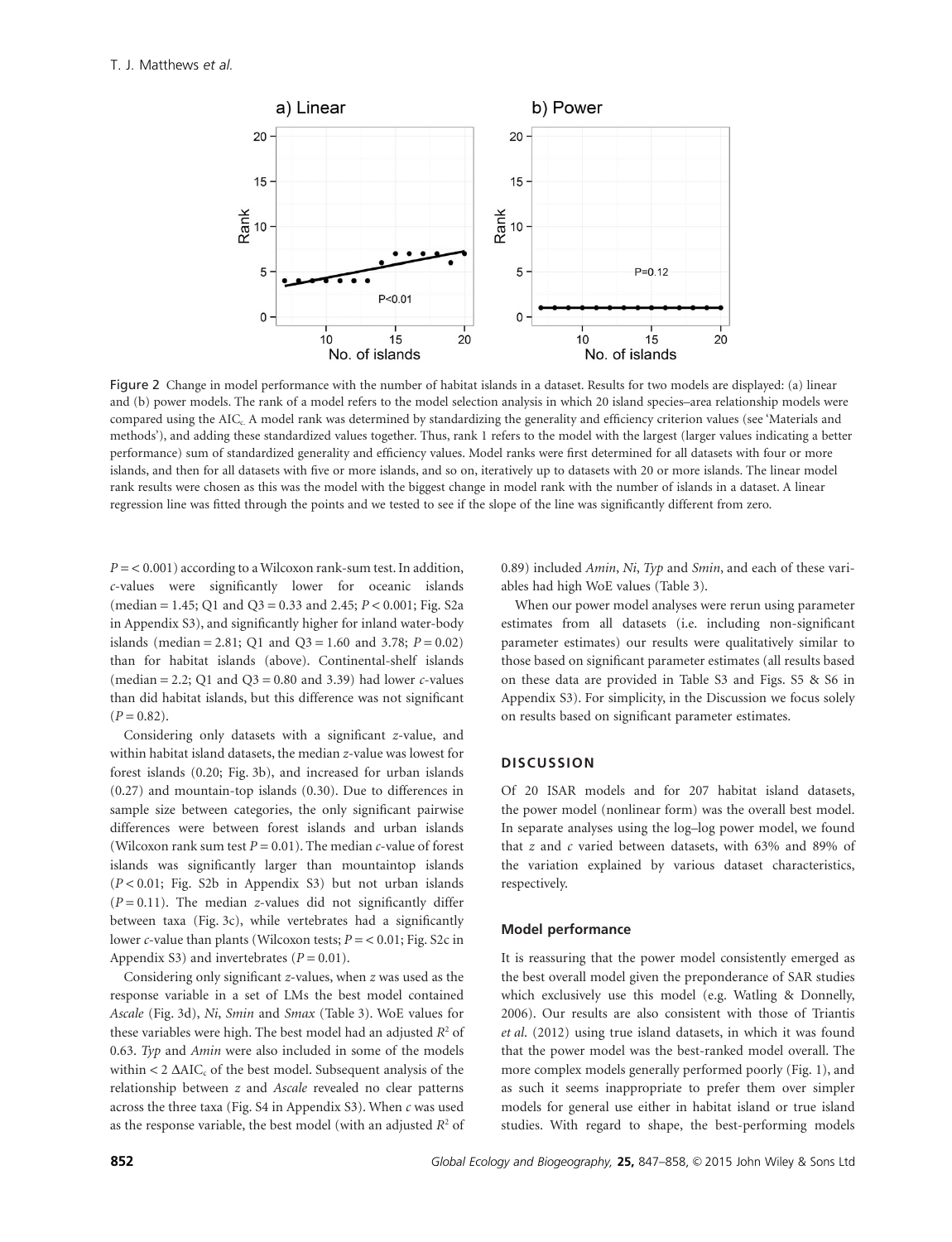were convex (mean *wAIC<sub>c</sub>* of 0.83). The poor performance of sigmoidal models, such as the logistic and Gompertz models (Table 1) may reflect the limited range in area of most habitat island systems. Scale dependency in ISAR shape has long been debated (e.g. He & Legendre, 1996), and logistic models are theorized to be potentially appropriate only over a large range of island areas (He & Legendre, 1996; Triantis *et al*., 2012), a prediction seemingly backed up by our results. Considering datasets in which the best fit provided an observed linear shape, the median *Ascale* value was 78, whilst the medians for datasets in which the best model provided an observed convex or sigmoidal shape were 151 and 161, respectively. In addition, *Ascale* was a significant predictor variable in the CAP analysis of the best model shape, but explained only a small amount of variance in the choice of best model shape (Table 2) – again, possibly due to the smaller number of datasets in the larger *Ascale* categories.

In general, our predictor variables failed to explain variation in the identity and shape of the best-fitting models (Table 2). This may indicate that other dataset-specific factors, such as matrix properties, hunting pressure, etc., act to modulate the functional form of the ISAR (e.g. Benchimol & Peres, 2013). We have argued elsewhere that such 'confounding variables' may

Table 2 Constrained analysis of principal coordinates (CAP) results for analyses of factors explaining the amount of variation in the model selection profile for 182 habitat island datasets. The predictor variables used in the analyses were the number of islands (*Ni*), island type (*Typ*), the area scale (*Ascale*, the area of the largest island in a dataset divided by the area of the smallest island), the minimum island area (*Amin*), the minimum and maximum species richness values in a dataset (*Smin* and *Smax*), taxon, and the latitude of the study area. Only predictor variables with significant effects (*P* < 0.05) are presented in each table. We used these predictors in conjunction with CAP analyses (Bray–Curtis dissimilarity, 9999 permutations) to determine the amount of variation in model selection profile explained in regards to (a) the best model, and (b) best model shape. (L) indicates predictor variables that were log transformed.

| (a) Best model |  |
|----------------|--|
|                |  |

| Variable<br>d.f.     |      | Var.         | F    | P           |
|----------------------|------|--------------|------|-------------|
| Ni(L)                | 1    | 11.81        | 10.1 | < 0.01      |
| 5<br>Type            |      | 6.99         | 1.2  | 0.04        |
| Ascale(L)<br>1       |      | 4.24         | 3.63 | ${}_{0.01}$ |
| $Amin$ (L)<br>1      |      | 1.69<br>1.44 |      | 0.04        |
| Residual             | 173  | 202.25       |      |             |
| (b) Best model shape |      |              |      |             |
| Variable             | d.f. | Var.         | F    | Р           |
| Ascale(L)<br>1       |      | 1.52         | 5.04 | < 0.01      |
| Ni(L)<br>1           |      | 0.79         | 2.62 | 0.01        |
| Residual             | 189  | 53.93        |      |             |

underpin the good fit of discontinuous piecewise ISAR models to a number of habitat island datasets (Matthews *et al*., 2014b).

## **Interpreting the parameters of the power (log–log) model**

Our study represents the largest collection of solely habitat island datasets used to date in an ISAR synthesis, and only focusing on ISAR-structured data (i.e. no nested SARs; Drakare *et al*., 2006). Thus, it is encouraging that our reported average and range of *z* values are consistent with values published in other syntheses that have included habitat island datasets (Table 4).

A central aim of much SAR research has been to determine whether the *z* parameter is biologically interpretable (Connor & McCoy, 1979; Rosenzweig, 1995; Triantis *et al*., 2012). One particular area of interest has focused on the idea that more permeable matrices surrounding islands will result in lower *z*-values as individuals of certain taxa can more easily disperse between islands, leading for example to rescue effect processes (Watling & Donnelly, 2006; Whittaker & Fernández-Palacios, 2007). Hence, it has been argued that habitat island systems should, in general, have lower *z*-values than true island systems (see Table 4; MacArthur & Wilson, 1967; Rosenzweig, 1995). As an illustration, Mendenhall *et al*. (2014a) show that forest fragments in an agricultural matrix in Costa Rica have lower extinction rates and shallower ISAR slopes than nearby true islands in Panama. Our results indicated that in general habitat islands (median  $z = 0.22$ ) do indeed have lower *z*-values than both continental-shelf islands (0.28) and oceanic islands (0.35; Fig. 3a), most likely reflecting the dominant processes involved in island biota assembly/disassembly (Triantis *et al*., 2012). We also found that median *z* increased from forested islands (0.20) to mountain-top islands (0.30) and urban islands (0.27; Fig. 3b), indicating that*z*seemingly responds to matrix type (see also Watling & Donnelly, 2006).

ISAR *z*-values were also found to be affected by *Smin*, *Smax*, *Ascale* and *Ni.* For *Ni* the effect was negative, meaning that *z* decreased with increasing *Ni*. This finding is consistent with our model selection results as we found that the linear model performed better as the number of islands in a dataset decreased. Thus, it seems that in datasets with low *Ni* values there is more of a linear shape to the ISAR in arithmetic space, which in turn often results in a steeper ISAR in log–log space. That *z* decreased with increasing *Ascale* seems to imply that the most dramatic increase in richness occurs over a low range of island areas and that beyond a certain size of island the gain in richness from additional area becomes slight. The negative effect of *Smin* on the *z*-value, coupled with the positive effect of *Smax*, makes sense as together these two variables represent the range in species richness within a dataset. If we assume that *Smin* typically occurs on a small island, while *Smax* occurs on one of the largest islands, then decreasing *Smin* and increasing *Smax* will necessarily result in a steeper slope in log–log space.

The lack of difference in *z*-values between taxa is interesting, as studies that focused primarily on true islands have found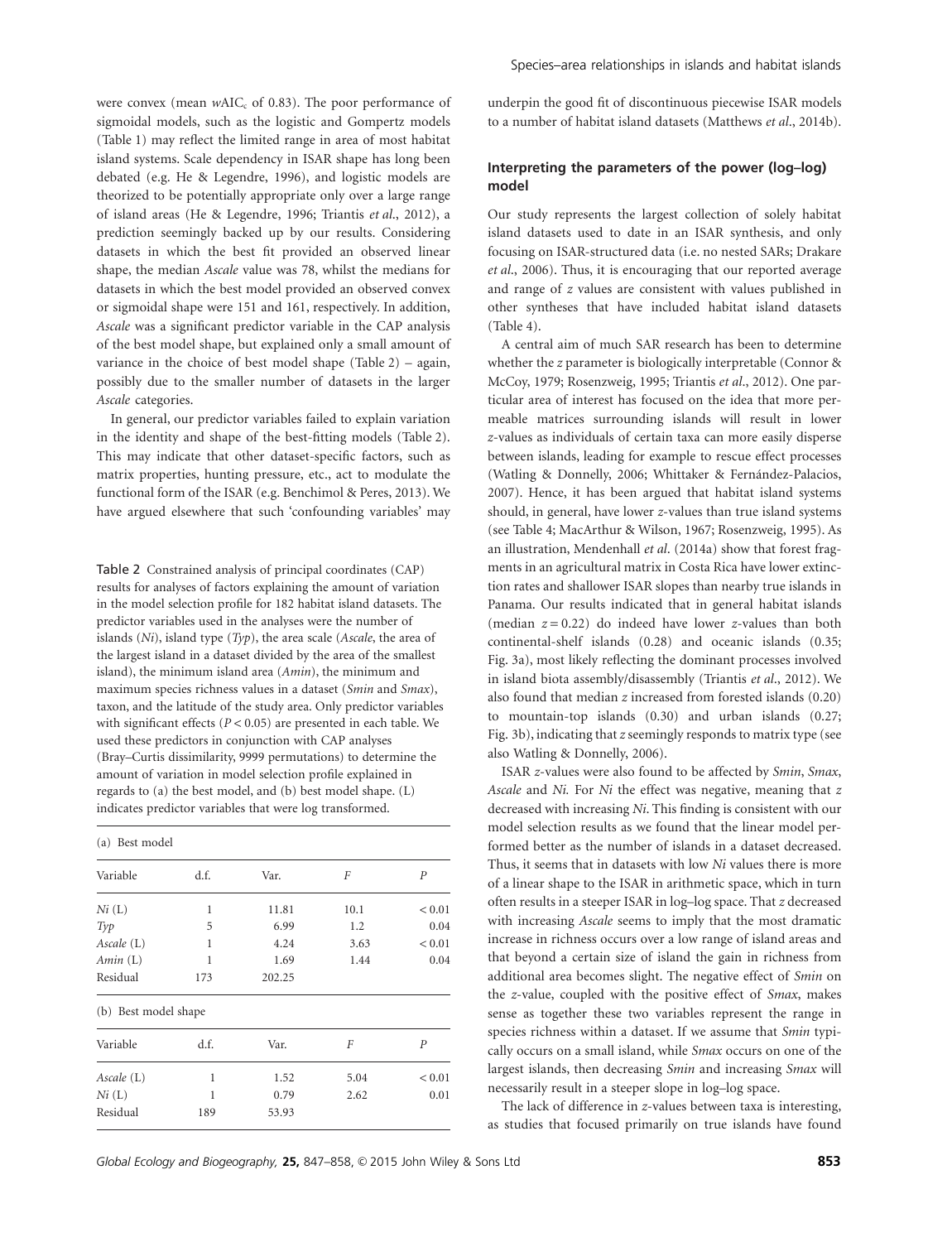

Figure 3 Variation in the *z* parameter of the power (log–log) model across (a) all island types, (b) different habitat island types, (c) different major taxa, and (d) area scale (log transformed). Note that (b)–(d) were calculated using only habitat island datasets. For all plots, only datasets with significant *z*-values (*P* < 0.05) were included. For reasons of clarity, the boxplots were constructed after omitting the small number of *z*-values < 0 (all subsequent statistics were performed using the full set of data). Thus, in (a) there were 132 habitat island, 125 oceanic island, 58 inland water-body ('Inland') and 277 continental-shelf island datasets ('C. shelf'). In (b) there were 75 forest, 12 mountaintop and 21 urban habitat island datasets. In (c) there were 26 invertebrate, 20 plant and 86 vertebrate datasets. Area scale was calculated as the area of the largest island in a dataset divided by the area of the smallest island. Area scales larger than five have been omitted. The boxplots display the median (thick black line) and the first and third quartiles (thin black box). The whiskers extend from the hinge to the highest value that is within 1.5 multiplied by the interquartile range of the hinge. Outliers are indicated by solid dots. Significant differences in *z*-values between dataset categories are displayed as different lowercase letters above the boxplots. Values that do not significantly differ between categories have the same lowercase letters.

significant inter-taxa differences (Sólymos & Lele, 2012; Triantis *et al*., 2012) whilst a separate analysis of habitat island datasets also found no significant difference (Watling & Donnelly, 2006). We are unsure about the precise causes of this result, but it is possible that our taxonomic division (i.e. plants, vertebrates and invertebrates) is simply too coarse, with too much internal variation in dispersal powers within the groupings (Aranda *et al*., 2013), while dividing species into smaller taxonomic groups leads to sample sizes that are too small to allow any reasonable inference. Interestingly, vertebrates had significantly lower *c*-values than plants and invertebrates. The *c* parameter is often overlooked and has been argued to reflect a number of different properties; for example the average size of the most common species, a measure of carrying capacity and a scale-independent measure of diversity (Gould, 1979; Whittaker & Fernández-Palacios, 2007; Triantis *et al*., 2012). Our finding that vertebrates have a significantly lower *c*-value supports the latter two hypotheses, as vertebrates, in general, are less diverse than plants and invertebrates.

#### **Conservation implications and conclusions**

Habitat loss is the biggest driver of the current wave of species extinctions (Schipper *et al*., 2008). It is thus essential that conservation biogeography develops an accurate and coherent methodology for using the ISAR to predict extinctions resulting from habitat reduction (Sala *et al*., 2005). Derivation of any generalities regarding the form of the ISAR in habitat islands, alongside the derivation of appropriate parameter values to use in prediction exercises, are essential components of this research programme (Halley *et al*., 2013). The functional form of the model is a particularly important consideration as the different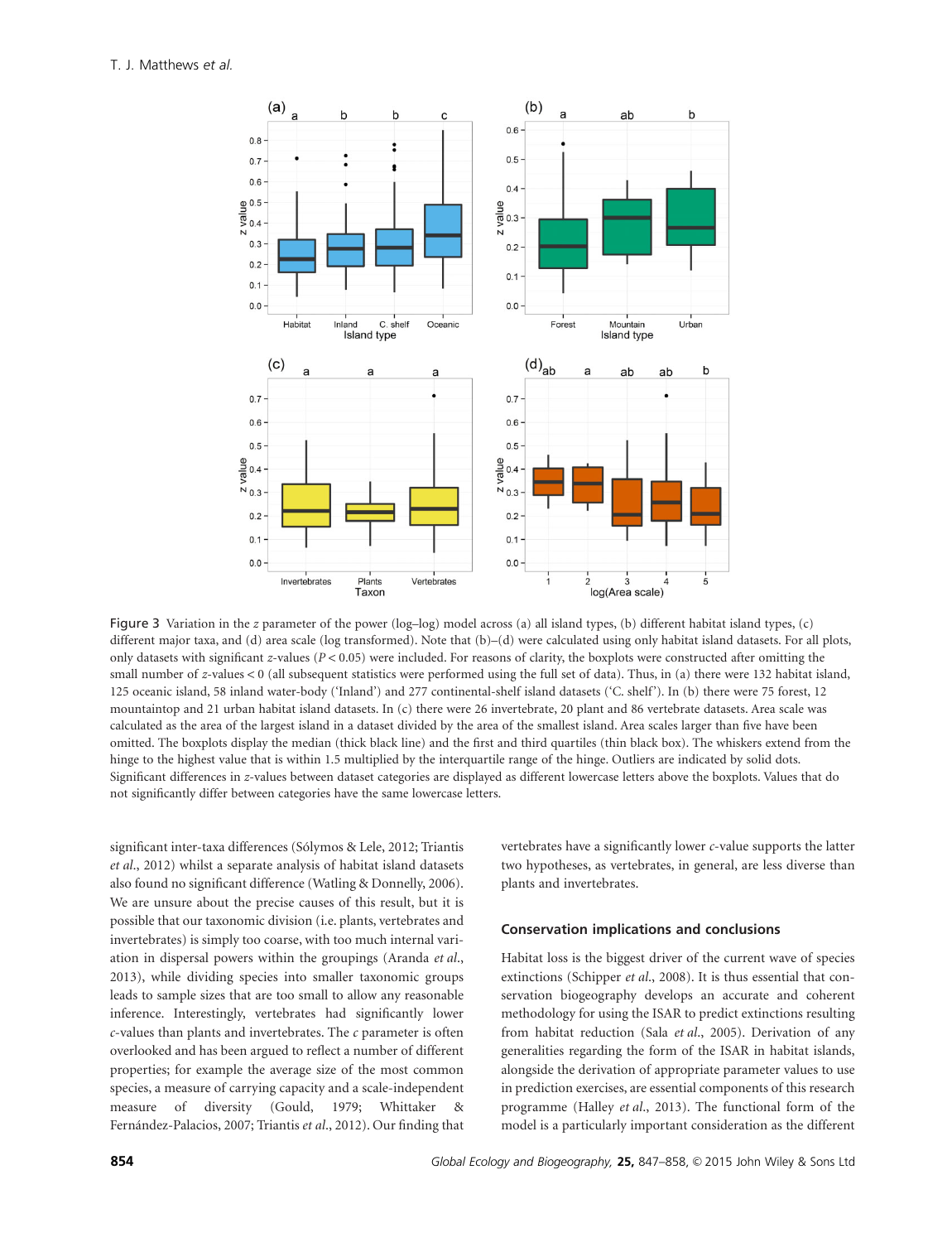Table 3 Parameter estimates for a set of the most parsimonious linear models, modelling (a) the *z*-value of the power (log–log model) and (b) the value of the *c* parameter for 135 habitat island datasets. The predictor variables included the latitude of the study site (*Lat*; absolute value was used), area of the smallest island (*Amin*), area scale (*Ascale*; i.e. *Amax/Amin*), the number of islands (*Ni*), the minimum and maximum species richness values for a dataset (*Smin* and *Smax*) the taxon (*Tax*), and the habitat island type (*Typ*). The best model (i.e. lowest AICc) and all models within ΔAICc of < 1.5 of the best model in (a), and within ΔAICc of < 2 in (b) are given in each instance. Only datasets with significant *z*-values were used. The weight of evidence (WoE) of each variable, calculated by summing the Akaike weights of all the models in which a variable was included, is also given. The ΔAIC<sub>c</sub> and *wAIC<sub>c</sub>* for each model selection are also presented.

| $(a)$ z-value  |          |            |              |         |         |             |      |        |                   |          |
|----------------|----------|------------|--------------|---------|---------|-------------|------|--------|-------------------|----------|
| Model no.      | Lat      | Ascale(L)  | $Amin$ (L)   | Ni(L)   | Smax(L) | Smin(L)     | Tax  | Type   | $\triangle AIC_c$ | $wAIC_c$ |
| $\mathbf{1}$   |          | $-0.03$    |              | $-0.03$ | 0.14    | $-0.17$     |      |        | $\mathbf{0}$      | 0.16     |
| $\mathbf{2}$   |          | $-0.04$    | $<-0.01$     | $-0.03$ | 0.15    | $-0.17$     |      |        | $\mathbf{1}$      | 0.09     |
| $\mathfrak{Z}$ |          | $-0.03$    |              | $-0.03$ | 0.15    | $-0.17$     |      | $^{+}$ | 1.34              | 0.08     |
| $\overline{4}$ |          | $-0.04$    | $<-0.01$     | $-0.03$ | 0.15    | $-0.17$     |      | $+$    | 1.39              | 0.08     |
| WoE            | 0.27     | 1          | 0.45         | 0.84    | 1       | 1           | 0.38 | 0.38   |                   |          |
| (b) $c$ -value |          |            |              |         |         |             |      |        |                   |          |
| Model no.      | Lat      | Ascale (L) | $Amin$ (L)   | Ni(L)   | Smax(L) | Smin(L)     | Tax  | Type   | $\triangle AIC_c$ | $wAIC_c$ |
| $\mathbf{1}$   |          |            | $-0.22$      | 0.13    |         | 1.16        |      | $^{+}$ | $\mathbf{0}$      | 0.12     |
| $\mathbf{2}$   |          |            | $-0.22$      |         |         | 1.14        |      | $^{+}$ | 0.42              | 0.09     |
| 3              | $<-0.01$ |            | $-0.22$      | 0.16    |         | 1.17        |      | $^{+}$ | 0.45              | 0.09     |
| $\overline{4}$ |          |            | $-0.22$      |         | 0.08    | 1.09        |      | $+$    | 1.73              | 0.05     |
| <b>WoE</b>     | 0.38     | 0.25       | $\mathbf{1}$ | 0.57    | 0.28    | $\mathbf 1$ | 0.25 | 0.87   |                   |          |

+, Indicates a significant effect of taxon or habitat type. A blank space indicates that a variable was not included in a model. (L) indicates predictor variables that were log transformed.

Table 4 Reported average and/or range of *z* values of isolate systems from a selection of island species–area relationship syntheses and meta-analyses. Only studies which focus on multiple datasets/island systems are included.

| Dataset                   | Island type                      | No. of<br>datasets | Taxon studied   | Reported average and/or range of z values                     |
|---------------------------|----------------------------------|--------------------|-----------------|---------------------------------------------------------------|
| This study                | Habitat islands                  | 207                | Multiple taxa   | Median = $0.22$ (Q1 and Q3 = 0.16 and 0.32).                  |
| Connor & McCoy (1979)     | Multiple island types            | 90                 | Multiple taxa   | Mean = $0.31$ , SD = $0.23$ (range $-0.28$ to 1.13).          |
| Drakare et al. (2006)     | Multiple island types            | 794†               | Multiple taxa   | Average = $0.24$ (range 0 to c. 1)                            |
| Rosenzweig (1995)         | True islands                     | $\ast$             | $\ast$          | Range $0.25 - 0.33*$                                          |
| Sala et al. (2005)        | Oceanic and mountaintop islands  | 26                 | Vascular plants | Mean = $0.34$ , SD = $0.14$                                   |
| Sólymos & Lele (2012)     | Multiple island types            | 94                 | Multiple taxa   | Mean = $0.23$ (90% confidence limits of 0.06 and 0.41).       |
| Triantis et al. (2012)    | True islands                     | 601                | Multiple taxa   | Mean = $0.32$ , SD = $0.16$ (range $0.06-1.31$ ).             |
| Watling & Donnelly (2006) | Habitat islands and true islands | 118                | Multiple taxa   | Habitat islands: mean $= 0.20$<br>True islands: mean $= 0.26$ |

Q1, first quartile; Q3, third quartile.

\*Represents a theorized range of z-values, i.e. not results from a synthetic analysis.

†This number includes datasets that report z-values derived from nested SAR data, rather than ISAR data; the average z-value reported in the table only relates to the ISAR structured datasets.

forms of the ISAR curve translate to varying forms of their respective first derivatives, and thus different species extinction rates for a given amount of habitat area (Fig. S7 in Appendix S3 illustrates this issue using a convex and sigmoidal model).

The large number of datasets used herein allows us to provide at least partial answers to a number of the questions that have been posed in connection with applied use of the SAR (e.g.

Connor & McCoy, 1979; Rosenzweig, 1995; Laurance, 2008). For example, in a seminal critique of the use of the SAR in biogeography, Connor & McCoy (1979), list, amongst others, (1) the unreserved use of the power model, and (2) the use of canonical *z* values of 0.25 derived from traditional island theory (e.g. Preston, 1962), as widespread incorrect assumptions. Regarding issue (1), we have shown that the power model is markedly the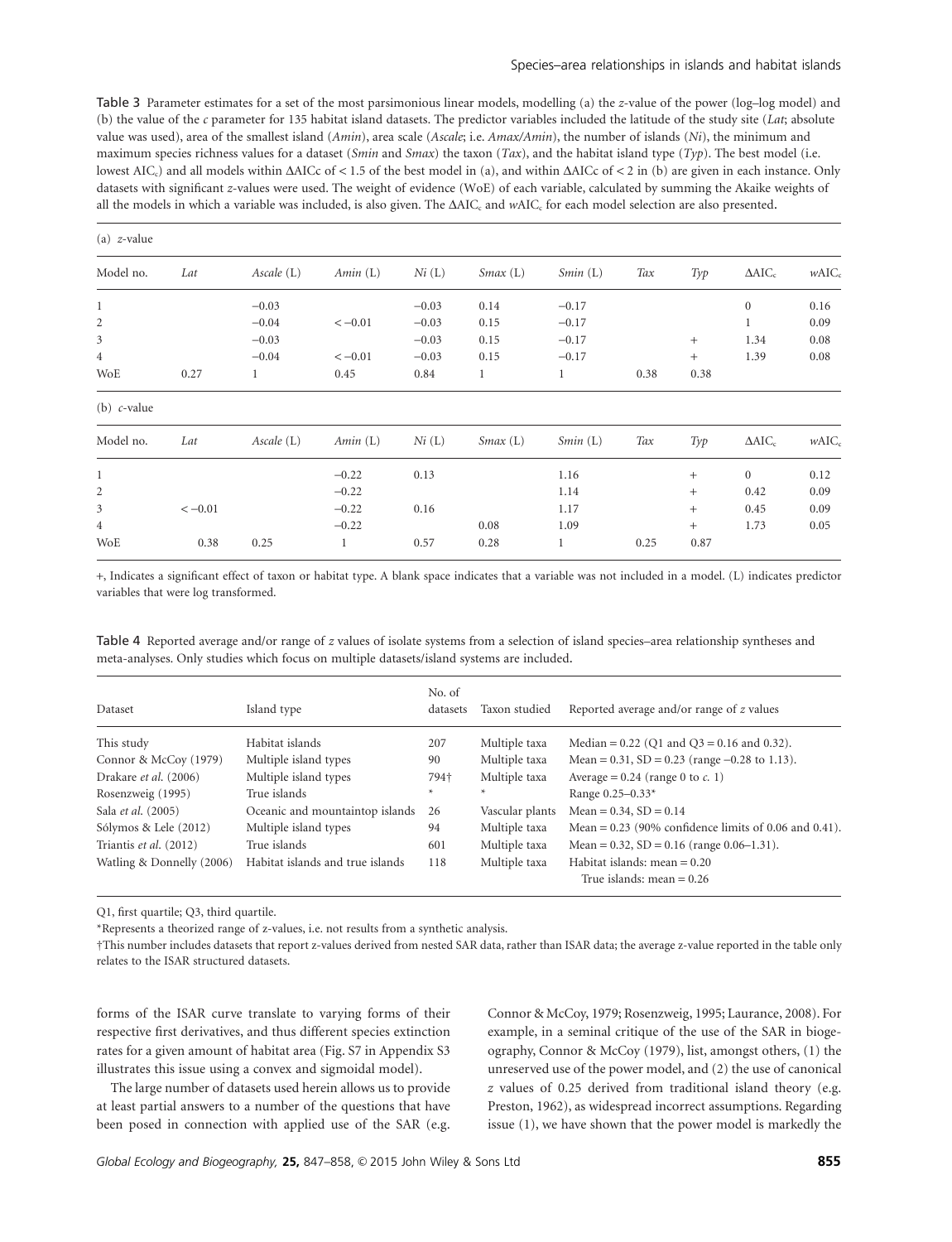best overall model according to our criteria and thus is in general a sensible choice (but see Smith, 2010). Regarding issue (2), we found that *z* varies according to a number of different properties, such as island type, a variable which is linked to matrix type: as the intervening matrix becomes more hostile/less permeable, the *z*-value increases. This is a particular concern because the majority of past studies have used *z*-values from a set range (0.18–0.25) to predict extinctions (see Halley *et al*., 2013). Our results indicate that such values may only be appropriate for a subset of systems; while the median *z*-value (log–log model) when all datasets with a significant model fit  $(n = 135)$ were considered was 0.22, 51 datasets had *z*-values > 0.25. Perhaps a better approach when the aim is to predict extinctions would be to adjust *z*-values according to a particular context/set of site-specific conditions (as Triantis *et al*., 2010). This need not introduce large amounts of complexity, and even very basic adjustments have had positive results (Pereira & Daily, 2006; Koh *et al*., 2010; Mendenhall *et al*., 2014a, b). There is a need for more research in this area, and further broad-scale tests of previously published 'calibrated' and 'countryside biogeographic' SAR models.

It is important to recognize that determining the functional form of the ISAR in habitat island systems and selecting the most appropriate model, or set of models, are but steps towards improving the accuracy of ISAR extinction predictions (Matias *et al*., 2014). A number of other factors are also relevant. For example: (1) variables other than area have been found to modulate the SAR (e.g. hunting pressure; Benchimol & Peres, 2013); (2) the ISAR is often unable to accurately predict the total richness of a set of isolates (Matthews *et al*., Unpublished data); (3) and there may be interactions between the effects of decreasing patch area and increasing patch isolation (Hanski *et al*., 2013). A further issue is that the majority of studies, including the present analysis, include all sampled species in SAR calculations. However, in a recent paper we have shown that habitat specialists and generalists respond discordantly to habitat insularization: the first derivative of a multimodel ISAR curve was generally steeper for specialists than for generalists (Matthews *et al*., 2014a; see also Banks-Leite *et al*., 2012). Thus, the inclusion of generalist species in SAR calculations may act to mask the impact of habitat loss on specialists.

It is necessary to highlight two potential issues with our analyses. First, whilst island type in this study is likely to be coupled with matrix type, it would have been preferable to include more precise information on matrix type in our models. The categorization used was necessarily coarse given the lack of detailed information provided in many source papers, but the fact that significant differences were found suggests this may be a productive avenue for further work in the future. Second, as with any meta-analysis the inclusion of multiple datasets from different sources mixes studies that had varying aims, sampling protocols and sampling effort, which may affect the inferences drawn (Whittaker, 2010). It is thus possible that variations in data quality have influenced our results. To counter this issue we read and checked the methods of each source paper before accepting a dataset. Having done this we saw no reason to assume that variation in sampling effort would be biased towards any particular island type or taxon. However, future work might usefully be undertaken, for example to determine whether studies have consistently undersampled the larger islands in a dataset (which might affect conclusions on ISAR curve shape, for example). See Appendix S2 for a more detailed discussion of data quality issues in SAR studies.

Due to constraints on resources and data availability, the analysis of SARs remains one of the most important analytical methods in the conservation biogeographer's toolkit. Thus, it is essential that studies attempt to synthesize information across systems in order to produce general guidelines. Based on the results of this study, we suggest the following guidance for using the ISAR with habitat island data: (1) if only one model is to be used, the power model is a sensible choice; (2) convex models should generally be preferred to linear and sigmoidal models, particularly if very large islands are not the focus of study; (3) depending on the aim of the study, calibrating the *z*-value of the power model based on system-specific characteristics will improve predictive accuracy; and (4) as the software is freely available (Guilhaumon *et al*., 2010), it can be enlightening to fit a selection of models and use a multimodel inference approach, especially for use in conservation applications.

# **ACKNOWLEDGEMENTS**

François Rigal and three anonymous referees provided extremely useful comments. Alison Pool kindly helped with data entry. A number of authors kindly provided data. T.J.M. acknowledges funding from the Royal Geographical Society, the Sir Richard Stapley Trust and the Sidney Perry Foundation. R.J.W. acknowledges funding from the Biogeography Research Group of the Royal Geographical Society (with I.B.G.) for attendance at Intecol 2014, where a part of this work was presented. M.K.B. was supported by an individual Sapere Aude post-doctoral grant from the Danish Councils for Independent Research.

## **REFERENCES**

- Anderson, M.J. & Willis, T.J. (2003) Canonical analysis of principal coordinates: a useful method of constrained ordination for ecology. *Ecology*, **84**, 511–525.
- Aranda, S.C., Gabriel, R., Borges, P.A.V., Santos, A.M.C., Hortal, J., Baselga, A. & Lobo, J.M. (2013) How do different dispersal modes shape the species–area relationship? Evidence for between-group coherence in the Macaronesian flora. *Global Ecology and Biogeography*, **22**, 483–493.
- Banks-Leite, C., Ewers, R.M. & Metzger, J.P. (2012) Unraveling the drivers of community dissimilarity and species extinction in fragmented landscapes. *Ecology*, **93**, 2560–2569.
- Bartoń, K. (2012) *MuMIn: multi-model inference*. R package version 1.2. Available at: http://cran.r-project.org/ (accessed 15 September 2013).
- Benchimol, M. & Peres, C.A. (2013) Anthropogenic modulators of species–area relationships in Neotropical primates: a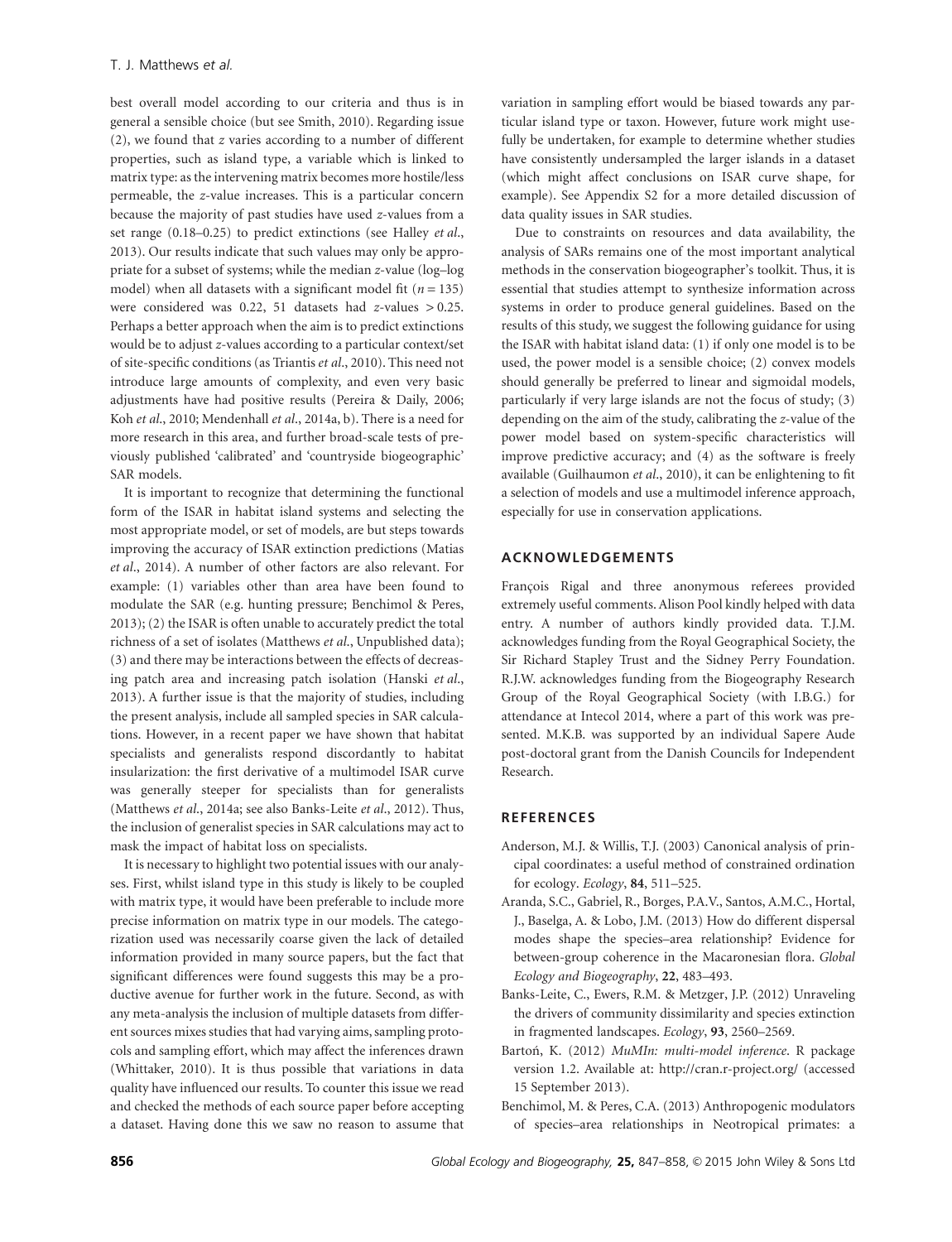continental-scale analysis of fragmented forest landscapes. *Diversity and Distributions*, **19**, 1339–1352.

- Brown, I.H. (1971) Mammals on mountaintops: nonequilibrium insular biogeography. *The American Naturalist*, **105**, 467–478.
- Burnham, K.P. & Anderson, D.R. (2002) *Model selection and multi-model inference: a practical information-theoretic approach*, 2nd edn. Springer, New York.
- Connor, E.F. & McCoy, E.D. (1979) Statistics and biology of the species–area relationship. *The American Naturalist*, **113**, 791– 833.
- Daily, G.C., Ceballos, G., Pacheco, J., Suzán, G. & Sánchez-Azofeifa, A. (2003) Countryside biogeography of Neotropical mammals: conservation opportunities in agricultural landscapes of Costa Rica. *Conservation Biology*, **17**, 1814–1826.
- Dengler, J. (2009) Which function describes the species–area relationship best? A review and empirical evaluation. *Journal of Biogeography*, **36**, 728–744.
- Drakare, S., Lennon, J.J. & Hillebrand, H. (2006) The imprint of the geographical, evolutionary and ecological context on species–area relationships. *Ecology Letters*, **9**, 215–227.
- Gerstner, K., Dormann, C.F., Václavík, T., Kreft, H. & Seppelt, R. (2014) Accounting for geographical variation in species–area relationships improves the prediction of plant species richness at the global scale. *Journal of Biogeography*, **41**, 261–273.
- Gould, S.J. (1979) An allometric interpretation of species–area curves: the meaning of the coefficient. *The American Naturalist*, **114**, 335–343.
- Guilhaumon, F., Gimenez, O., Gaston, K.J. & Mouillot, D. (2008) Taxonomic and regional uncertainty in species–area relationships and the identification of richness hotspots. *Proceedings of the National Academy of Sciences USA*, **105**, 15458–15463.
- Guilhaumon, F., Mouillot, D. & Gimenez, O. (2010) mmSAR: an R-package for multimodel species–area relationship inference. *Ecography*, **33**, 420–424.
- Halley, J.M., Sgardeli, V. & Monokrousos, N. (2013) Species– area relationships and extinction forecasts. *Annals of the New York Academy of Sciences*, **1286**, 50–61.
- Hanski, I., Zurita, G.A., Bellocq, M.I. & Rybicki, J. (2013) Species–fragmented area relationship. *Proceedings of the National Academy of Sciences USA*, **110**, 12715–12720.
- He, F. & Legendre, P. (1996) On species–area relations. *The American Naturalist*, **148**, 719–737.
- Kitzes, J. & Harte, J. (2014) Beyond the species–area relationship: improving macroecological extinction estimates. *Methods in Ecology and Evolution*, **5**, 1–8.
- Koh, L.P., Lee, T.M., Sodhi, N.S. & Ghazoul, J. (2010) An overhaul of the species–area approach for predicting biodiversity loss: incorporating matrix and edge effects. *Journal of Applied Ecology*, **47**, 1063–1070.
- Laurance, W.F. (2008) Theory meets reality: how habitat fragmentation research has transcended island biogeographic theory. *Biological Conservation*, **141**, 1731–1744.
- Losos, J.B. & Schluter, D. (2000) Analysis of an evolutionary species–area relationship. *Nature*, **408**, 847–850.

MacArthur, R.H. & Wilson, E.O. (1967) *The theory of island biogeography*. Princeton University Press, Princeton, NJ.

- Matias, M.G., Gravel, D., Guilhaumon, F., Desjardins-Proulx, P., Loreau, M., Münkemüller, T. & Mouquet, N. (2014) Estimates of species extinctions from species–area relationships strongly depend on ecological context. *Ecography*, **37**, 431–442.
- Matthews, T.J., Cottee-Jones, H.E.W. & Whittaker, R.J. (2014a) Habitat fragmentation and the species–area relationship: a focus on total species richness obscures the impact of habitat loss on habitat specialists. *Diversity and Distributions*, **20**, 1136–1146.
- Matthews, T.J., Steinbauer, M.J., Tzirkalli, E., Triantis, K.A. & Whittaker, R.J. (2014b) Thresholds and the species–area relationship: a synthetic analysis of habitat island datasets. *Journal of Biogeography*, **41**, 1018–1028.
- Mendenhall, C.D., Karp, D.S., Meyer, C.F.J., Hadly, E.A. & Daily, G.C. (2014a) Predicting biodiversity change and averting collapse in agricultural landscapes. *Nature*, **509**, 213–217.
- Mendenhall, C.D., Frishkoff, L.O., Santos-Barrera, G., Pacheco, J., Mesfun, E., Quijano, F.M., Ehrlich, P.R., Ceballos, G., Daily, G.C. & Pringle, R.M. (2014b) Countryside biogeography of Neotropical reptiles and amphibians. *Ecology*, **95**, 856–870.
- Pereira, H.M. & Daily, G.C. (2006) Modelling biodiversity dynamics in countryside landscapes. *Ecology*, **87**, 1877–1885.
- Preston, F.W. (1962) Canonical distribution of commonness and rarity.1. *Ecology*, **43**, 185–215.
- R Development Core Team (2013) *R: a language and environment for statistical computing*. R Foundation for Statistical Computing, Vienna, Austria. Available at: http://www. r-project.org/ (accessed 13 August 2013).
- Rosenzweig, M.L. (1995) *Species diversity in space and time*. Cambridge University Press, Cambridge.
- Sala, O.E., Vuuren, D., Pereira, H.M., Lodge, D., Alder, J., Cumming, G., Dobson, A., Volters, W., Xenopoulos, M. & Zaitsev, A.S. (2005) Biodiversity across scenarios. *Ecosystem and human well-being: scenarios* (ed. by S. Carpenter, L.P. Prabhu, E.M. Bennet and M.B. Zurek), pp. 375–408. Island Press, Washington, DC.
- Scheiner, S.M. (2003) Six types of species–area curves. *Global Ecology and Biogeography*, **12**, 441–447.
- Scheiner, S.M., Chiarucci, A., Fox, G.A., Helmus, M.R., McGlinn, D.J. & Willig, M.R. (2010) The underpinnings of the relationship of species richness with space and time. *Ecological Monographs*, **81**, 195–213.
- Schipper, J., Chanson, J.S., Chiozza, F. *et al*. (2008) The status of the world's land and marine mammals: diversity, threat, and knowledge. *Science*, **322**, 225–230.
- Smith, A.B. (2010) Caution with curves: caveats for using the species–area relationship in conservation. *Biological Conservation*, **143**, 555–564.
- Sólymos, P. & Lele, S.R. (2012) Global pattern and local variation in species–area relationships. *Global Ecology and Biogeography*, **21**, 109–120.
- Tjørve, E. (2009) Shapes and functions of species–area curves (II): a review of new models and parameterizations. *Journal of Biogeography*, **36**, 1435–1445.